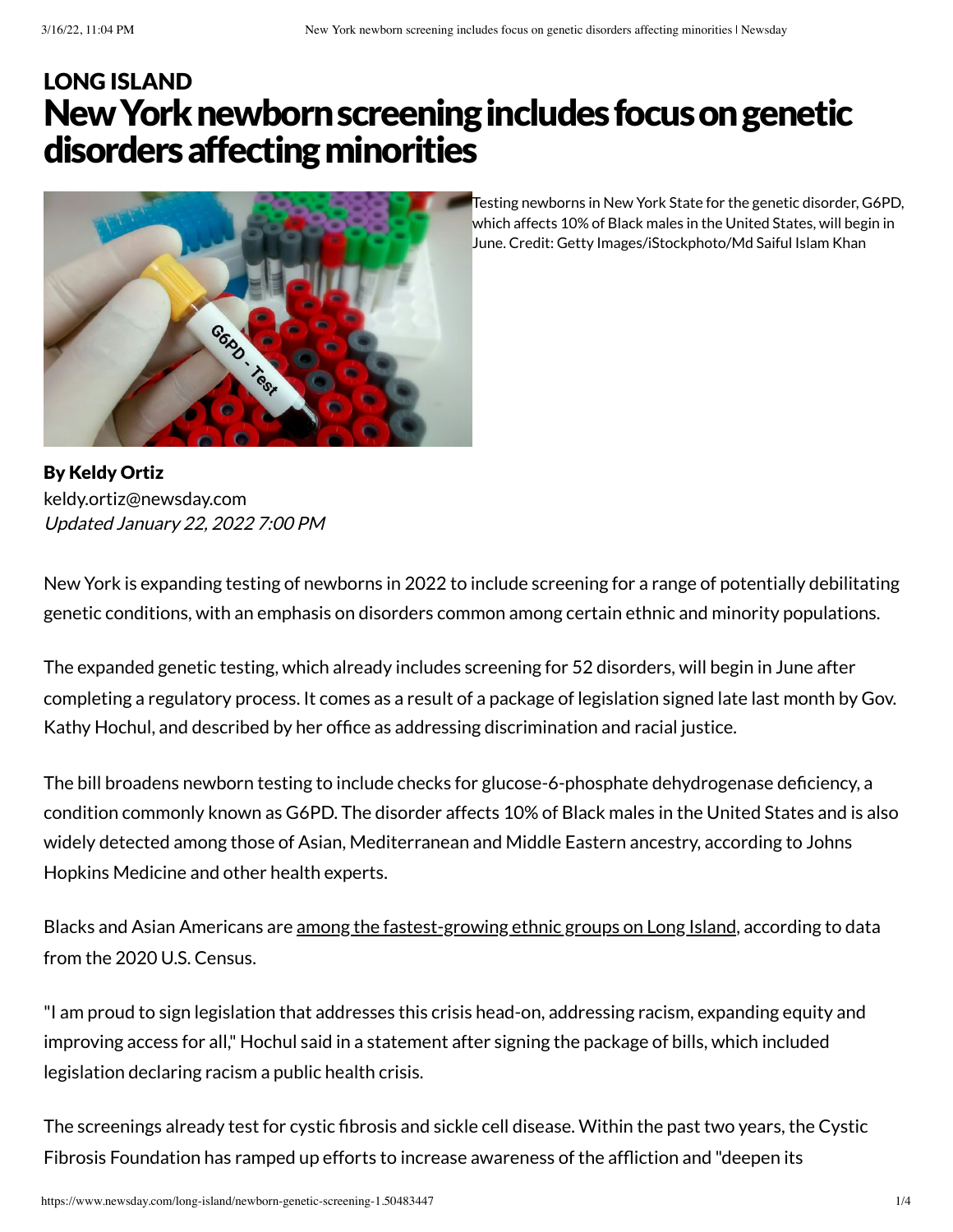3/16/22, 11:04 PM New York newborn screening includes focus on genetic disorders affecting minorities | Newsday

understanding of this issue by listening to Black members of the CF community, other people of color with CF, and leading researchers who are focused on health disparities,"the organization's website says.

A 2014 study by the Centers for Disease Control and Prevention found 73.1 sickle cell cases per 1,000 black newborns, compared with 3.0 per 1,000 white newborns, and 2.2 per 1,000 Asian or Pacific Islander newborns.

### Sign up for the NewsdayTV newsletter

From breaking news to special features and documentaries, the NewsdayTV team is covering the issues that matter to you.

Email address

Sign up

By clicking Sign up, you agree to our [privacy](https://www.newsday.com/privacy) policy.

As for G6PD, it can destroy red blood cells, leading to the onset of hemolytic anemia, said Dr. Marta Frigeni, a pediatrician and a medical geneticist, at Northwell Health. Hemolytic anemia is a condition that results in a dearth of red blood cells — crucial providers of oxygen to body tissue, according to Mount Sinai-New York.

When Mickel Smith and Shade Robinson's second child, Niko, was born in November at NYU Langone Hospital-Long Island in Mineola, doctors screened the child for the 52 disorders. The tests came back negative.

But when the newborn exhibited symptoms of G6PD, the doctors checked for the condition and the results came back positive.

Niko stayed in the hospital for the next week, his mother said, but is back home and doing well.

"It was pretty scary at first because we didn't know what was wrong with him," said Robinson, 21, who is of Barbadian descent.

Neither Robinson nor Smith, who is of Jamaican ancestry, have been checked for the disorder but they intend to, she said. They also plan to have their 1-year-old daughter, Amara, checked, she said.

Niko Smith, born in November with G6PD at NYU Langone Hospital-Long Island in Mineola, spent a week there being treated for the disorder. Credit: Shade Robinson

While there's no state-by-state data, the World Health Organization said 400 million people globally have the deficiency.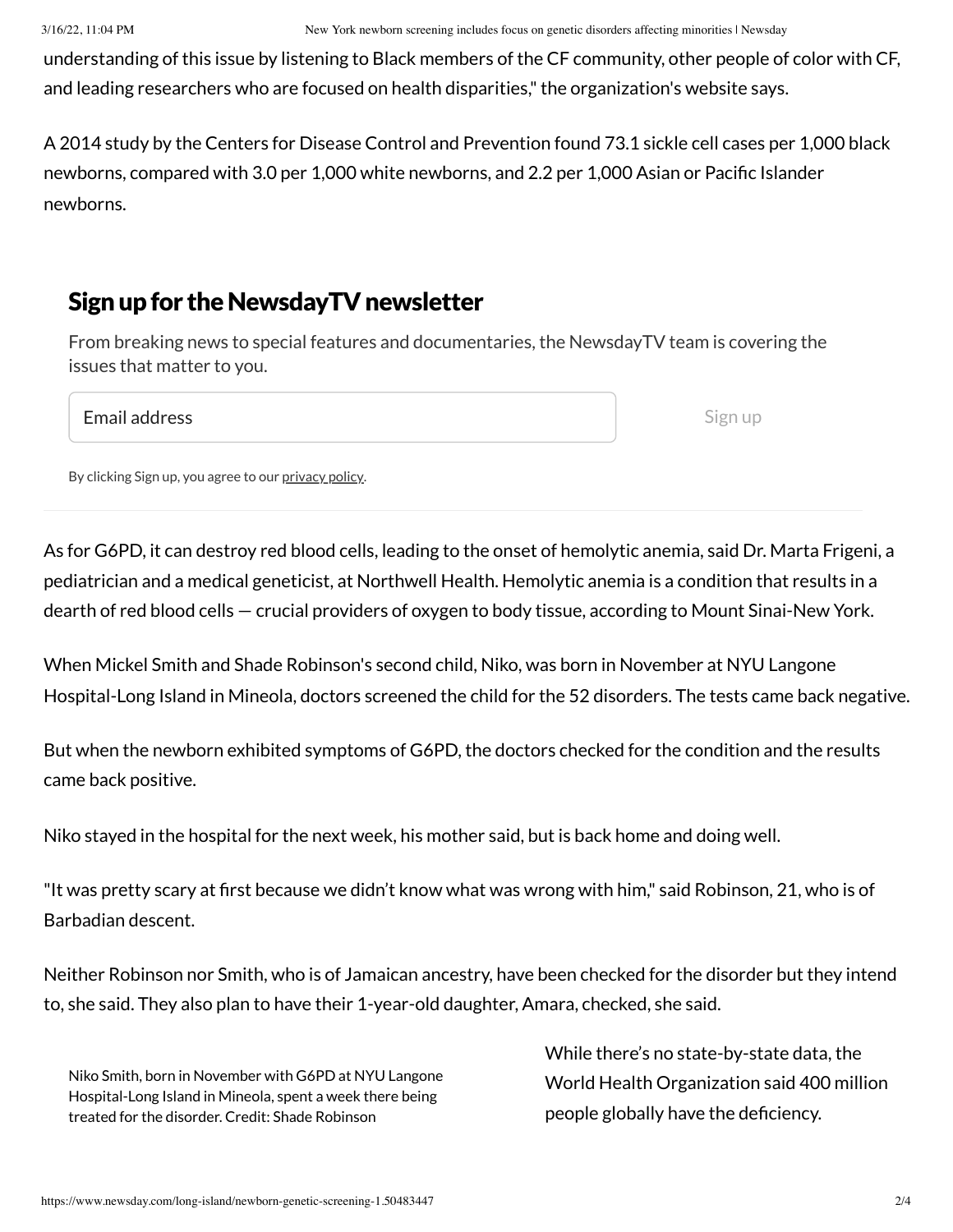The deficiency is not widespread nationwide because its prevalence depends on the ethnic makeup of each state, said Dr. Robert Lee, president of the American Academy of Pediatrics' Chapter 2 region, which covers Long Island, Queens and Brooklyn.

"Since New York State has a big variety of ethnic backgrounds this is a very common condition," said Lee, who is a pediatrician at

NYU Langone-Long Island.

On Long Island, the population of Asians and Black residents increased by 288,065, according to the 2020 U.S. Census. Residents who identify as minorities, including Hispanics, Blacks and Asians, comprise 40.2% of Long Island, according to the Census.

G6PD can be passed on to newborns through their mothers who carry the gene, according to Johns Hopkins, even without exhibiting symptoms.

Prospective parents can get tested for G6PD. A positive result shouldn't preclude people from having children, Lee said, or mean they will have a child with the genetic disorder, because "with any inherited condition, it's something they could be perfectly fine and healthy."

Because of the law, Lee said, pediatricians will have conversations with families earlier about signs of G6PD. A key indicator for the disorder is high amounts of jaundice — yellow discoloration of a newborns' skin and eyes caused by excess bilirubin — produced by the breakdown of red blood cells. On rare occasions, according to the Mayo Clinic's website,"an unusually high blood level of bilirubin can place a newborn at risk of brain damage, particularly in the presence of certain risk factors for severe jaundice."

Babylon resident Keely Harris, the founder of the gopd Deficiency Foundation, said her grandson, Brody, 8, tested positive for G6PD and developed kernicterus, a type of brain damage resulting from jaundice, days after his birth in Rhode Island.

"Our foundation was started to spare other newborns such life-threatening events by raising awareness of how undiagnosed G6PD deficiency can cause jaundice," reads a message on the Babylon nonprofit's website under the heading,"Brody's Story."

Adding G6PD deficiency to the newborn screening will"keep the baby healthy throughout its life," Harris said in an interview.